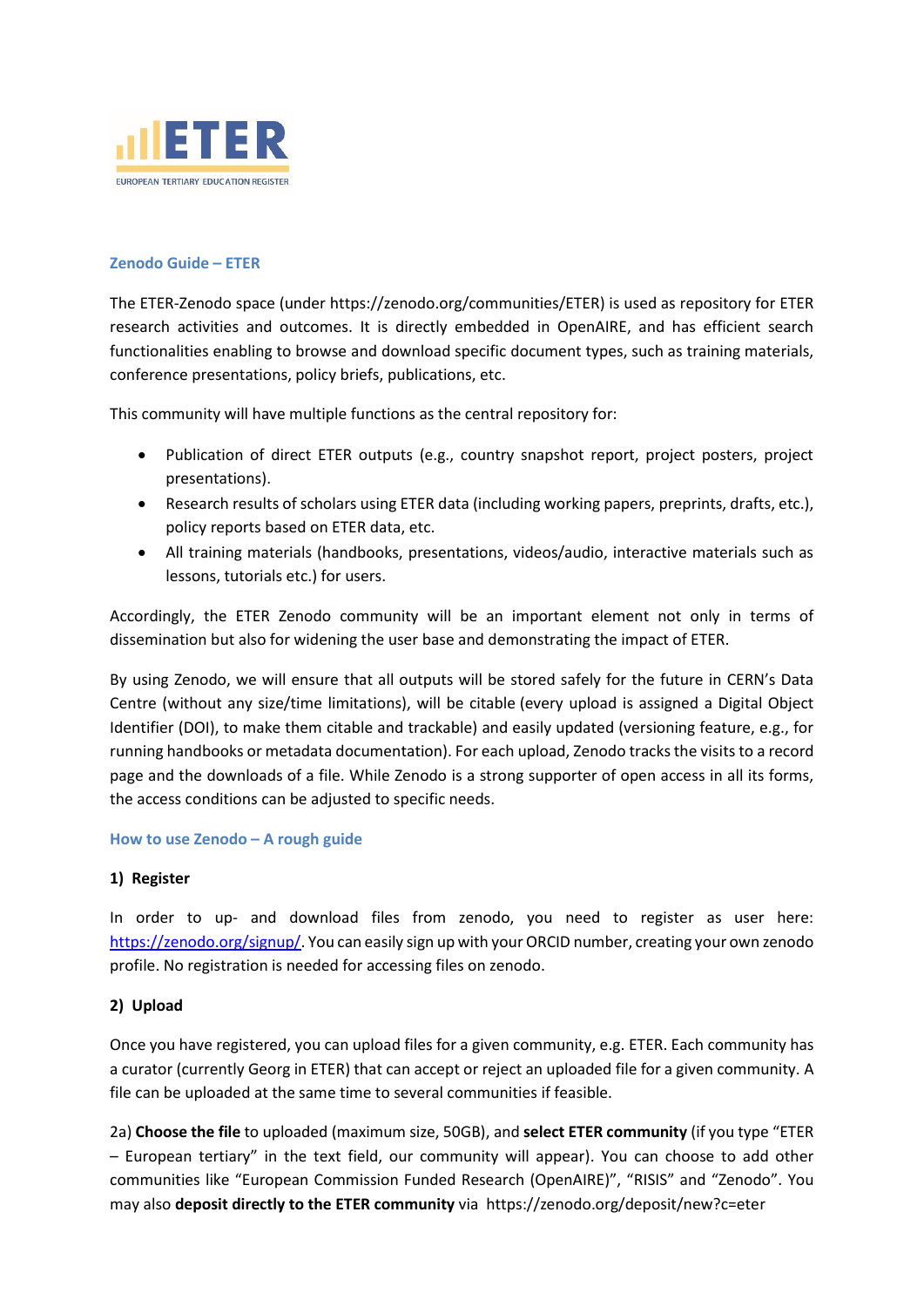# New upload

**ETER - European Tertiary Education Register** 

Instructions: (i) Upload minimum one file or fill-in required fields (marked with a red star). (ii) Press "Save" to save your upload for editing later. (iii) When ready, press "Publish" to finalize and make your upload pub

| Files $\vee$                                                                                                   | Choose files $\bigcirc$ Start upload                                                                                                                                                                                                                                                                         |                                   |
|----------------------------------------------------------------------------------------------------------------|--------------------------------------------------------------------------------------------------------------------------------------------------------------------------------------------------------------------------------------------------------------------------------------------------------------|-----------------------------------|
|                                                                                                                |                                                                                                                                                                                                                                                                                                              |                                   |
|                                                                                                                | Drag and drop files here                                                                                                                                                                                                                                                                                     |                                   |
|                                                                                                                | $-$ or $-$                                                                                                                                                                                                                                                                                                   |                                   |
|                                                                                                                | t Choose files                                                                                                                                                                                                                                                                                               |                                   |
|                                                                                                                | (minimum 1 file required, max 50 GB per dataset - contact us for larger datasets)                                                                                                                                                                                                                            |                                   |
|                                                                                                                | If you're experiencing issues with uploading larger files, read our FAQ section on file upload issues.                                                                                                                                                                                                       |                                   |
| Communities <sup>®</sup>                                                                                       |                                                                                                                                                                                                                                                                                                              | recommended $\blacktriangleright$ |
|                                                                                                                | Specify communities which you wish your upload to appear in. The owner of the community will be notified, and can either accept or reject your request.Please make sure your record<br>complies with the content policy of the communities you add; reported abuse will be followed by account inactivation. |                                   |
| Start typing a community name                                                                                  |                                                                                                                                                                                                                                                                                                              | Q                                 |
| $\times$<br>ETER<br><b>FUROPEAN TERTUARY FOLK' ATION REGISTER</b><br><b>ETER - European Tertiary Education</b> |                                                                                                                                                                                                                                                                                                              |                                   |

# 2b) **Describe the file** you are intending to upload (see also screenshot below)

First you choose the upload type, e.g. presentation when it is a conference presentation, lesson when it is training material, etc. Second you give some basic information. You will get a newly created zenodo DOI (citable!) of your document does not have a DOI yet.

### **Important**:

- Meaningful keywords to describe your document are extremely important for search of users. You can also put this and additional information in the field "description".
- Under "License/Access right" you have to choose between *open access* or *closed access*. The latter is only to be chosen for publications that are not open (usually having an existing DOI, and therefore linking to the location place, e.g. the journal).
- There are some optional fields you can choose on your own. Of course the more information the better, in particular adding any related/alternate identifiers is highly recommended.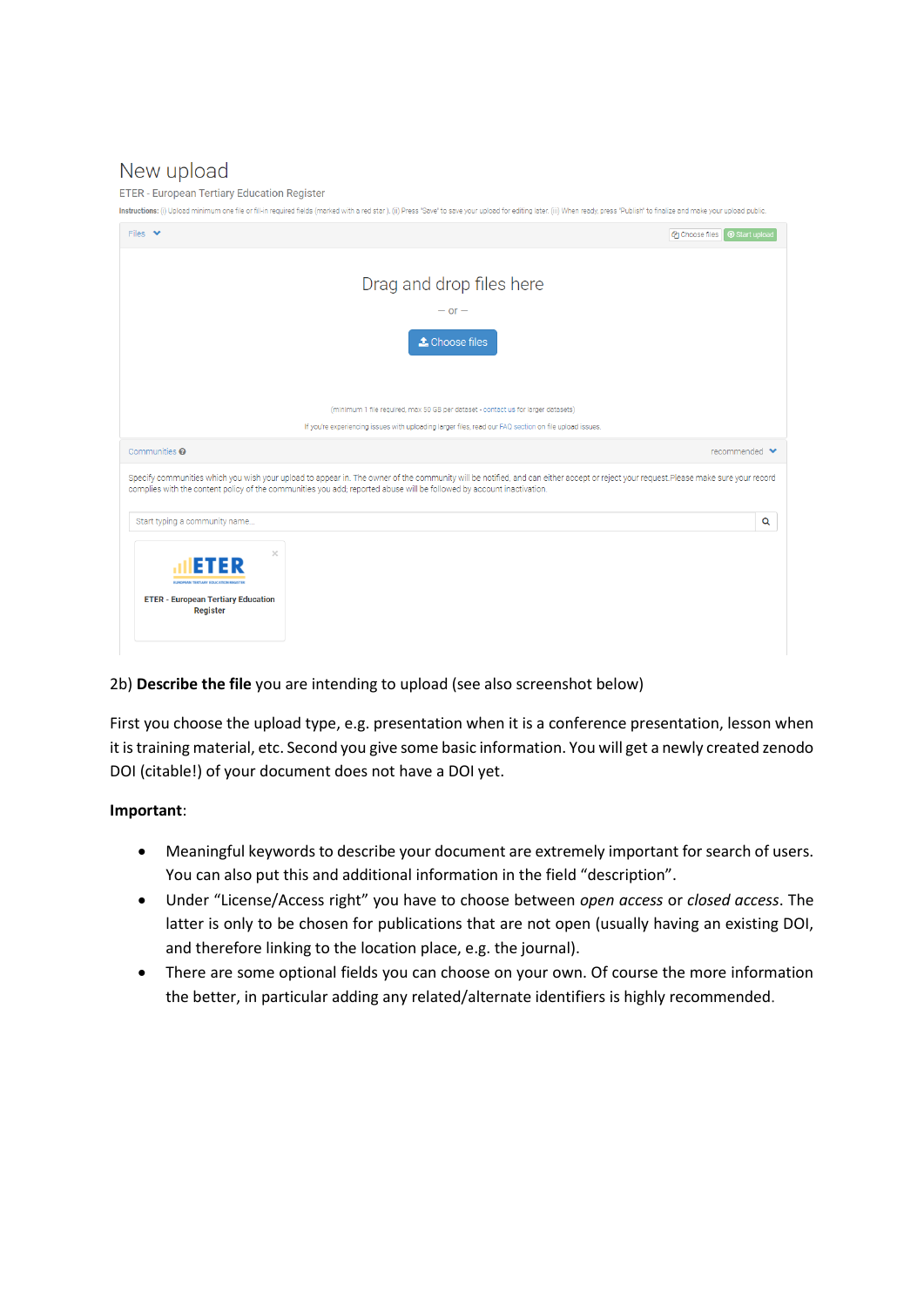| <b>Basic information</b>             | required $\blacktriangleright$                                                                                                                                                                                                                                                                                                                                                        |  |  |
|--------------------------------------|---------------------------------------------------------------------------------------------------------------------------------------------------------------------------------------------------------------------------------------------------------------------------------------------------------------------------------------------------------------------------------------|--|--|
| <b>III</b> Digital Object Identifier | e.g. 10.1234/foo.bar<br>Optional. Did your publisher already assign a DOI to your upload? If not, leave the field empty and we will register a new DOI for you. A DOI allows<br>others to easily and unambiguously cite your upload. Please note that it is NOT possible to edit a Zenodo DOI once it has been registered by us, while it<br>is always possible to edit a custom DOI. |  |  |
| m Publication date *                 | IIII Reserve DOI<br>2019-02-15<br>Required. Format: YYYY-MM-DD. In case your upload was already published elsewhere, please use the date of first publication.                                                                                                                                                                                                                        |  |  |
| ■ Title *                            |                                                                                                                                                                                                                                                                                                                                                                                       |  |  |
| & Authors *                          | Required.<br>٠<br>$\propto$<br>Affiliation<br>DORCID (e.g.: 0000-0002-1825-0097<br>Family name, given names<br>Optional.                                                                                                                                                                                                                                                              |  |  |
| Description*                         | $+$ Add another author<br>临偏<br>ににまま 99 職   ← 〃 $I_x$    ∑ Ω    @ Quellcode   <br>Şč,<br>в<br>$I$ $S$ $x$ , $x$ <sup><math>t</math></sup><br>$\bullet$                                                                                                                                                                                                                                |  |  |
|                                      | ⊿<br>Required.                                                                                                                                                                                                                                                                                                                                                                        |  |  |
| Version                              | Optional. Mostly relevant for software and dataset uploads. Any string will be accepted, but semantically-versioned tag is recommended.<br>See E'semver.org for more information on semantic versioning.                                                                                                                                                                              |  |  |
| <b>Q</b> Language                    | e.g.: 'eng', 'fr' or 'Polish'<br>Optional. Primary language of the record. Start by typing the language's common name in English, or its ISO 639 code (two or three-letter code).<br>See [2] ISO 639 language codes list for more information.                                                                                                                                        |  |  |
| <b>Keywords</b>                      | ٠<br>$\propto$<br>de Artel sociético localizació                                                                                                                                                                                                                                                                                                                                      |  |  |

| License                           | $required \times$                                                                                                                                                                                                                                                                                                                                                                                                                                                                                                                                                                    |
|-----------------------------------|--------------------------------------------------------------------------------------------------------------------------------------------------------------------------------------------------------------------------------------------------------------------------------------------------------------------------------------------------------------------------------------------------------------------------------------------------------------------------------------------------------------------------------------------------------------------------------------|
| Access right *                    | ⊕ n Open Access                                                                                                                                                                                                                                                                                                                                                                                                                                                                                                                                                                      |
|                                   | <b>Ø</b> Embargoed Access                                                                                                                                                                                                                                                                                                                                                                                                                                                                                                                                                            |
|                                   | <b>4. Restricted Access</b>                                                                                                                                                                                                                                                                                                                                                                                                                                                                                                                                                          |
|                                   | <b>A</b> Closed Access                                                                                                                                                                                                                                                                                                                                                                                                                                                                                                                                                               |
|                                   | Required. Open access uploads have considerably higher visibility on Zenodo.                                                                                                                                                                                                                                                                                                                                                                                                                                                                                                         |
| <b><i>License<sup>*</sup></i></b> | Creative Commons Attribution 4.0 International                                                                                                                                                                                                                                                                                                                                                                                                                                                                                                                                       |
|                                   | Required. Selected license applies to all of your files displayed on the top of the form. If you want to upload some of your files under different licenses.<br>please do so in separate uploads. If you cannot find the license you're looking for, include a relevant LICENSE file in your record and choose one of the<br>Other licenses available (Other (Open), Other (Attribution), etc.). The supported licenses in the list are harvested from opendefinition.org [3" and<br>spdx.org $\boxtimes$ . If you think that a license is missing from the list, please contact us. |
| Funding                           | $recommended \blacktriangleright$                                                                                                                                                                                                                                                                                                                                                                                                                                                                                                                                                    |
| funding agency know!              | Zenodo is integrated into reporting lines for research funded by the European Commission via G OpenAIRE. Specify grants which have funded your research, and we will let your                                                                                                                                                                                                                                                                                                                                                                                                        |
| <b>[6] Grants</b>                 | $\times$<br>European Commission (EU)<br>Start typing a grant number, name or abbreviation                                                                                                                                                                                                                                                                                                                                                                                                                                                                                            |
|                                   | Optional, OpenAIRE-supported projects only. For other funding acknowledgements, please use the Additional Notes field.<br>Note: a human Zenodo curator will need to validate your upload - you may experience a delay before it is available in OpenAIRE.<br>+ Add another grant                                                                                                                                                                                                                                                                                                     |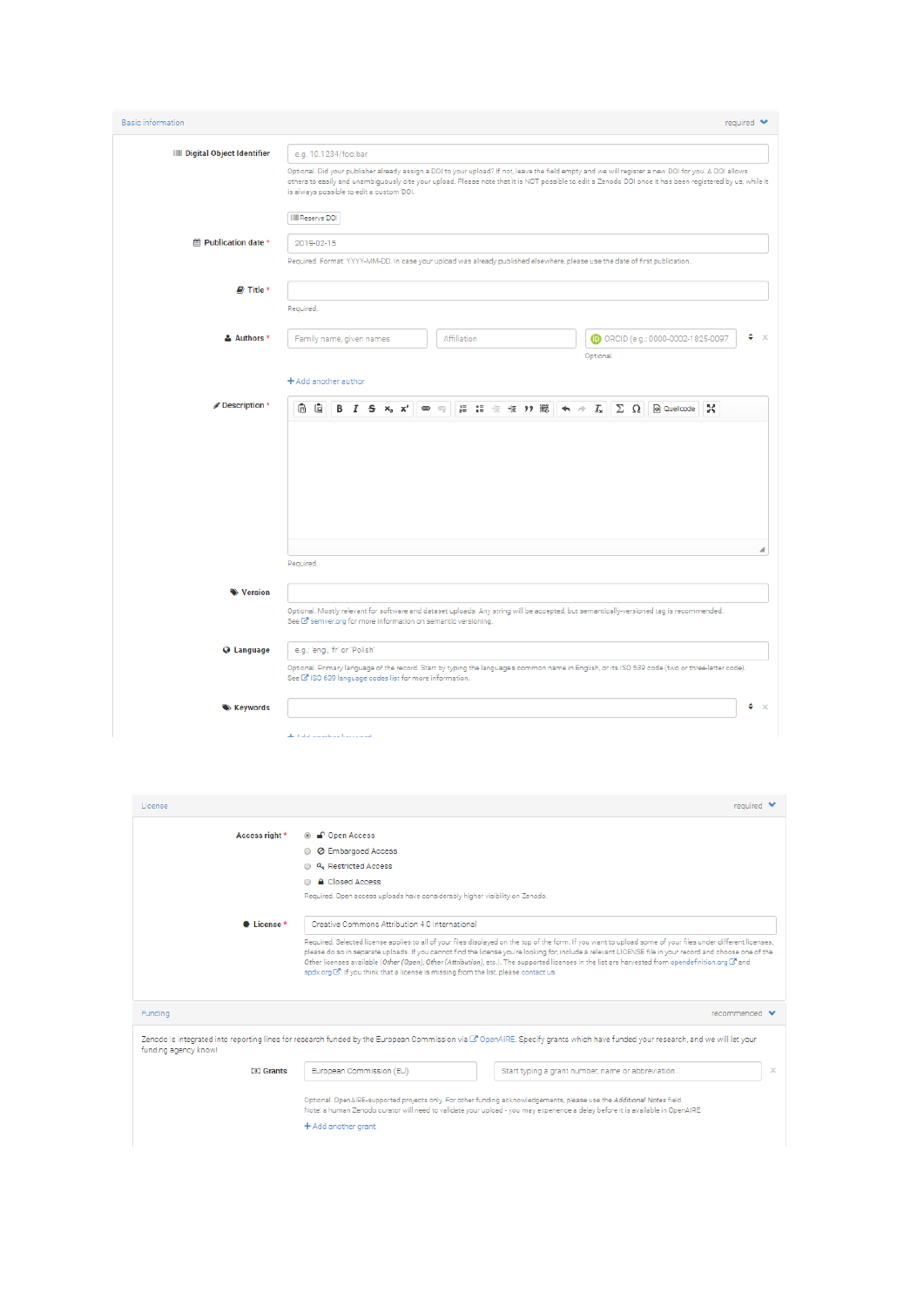2c) **Upload the file** by hitting the publish button (you can also save first, and wait to publish. **Once the record is published you will no longer be able to change the files in this upload**). After hitting the publish button, an email will be triggered to the curator (currently Georg), who can accept or reject.

# **3) Add existing uploads to the ETER community**

Only the person who originally uploaded a file to zenodo can perform any changes (including adding to the ETER community). Therefore, this can't be done by the curator (currently Georg).

To add files already uploaded to zenodo (e.g. to the RISIS community) to the ETER community, click on upload on top of the page. All your uploads to zenodo will be listed.

| <b>zenodo</b><br>Search                                                                                           | Q<br><b>Upload</b><br><b>Communities</b>                              | 4 georg.zahradnik@ait.ac.at                        |
|-------------------------------------------------------------------------------------------------------------------|-----------------------------------------------------------------------|----------------------------------------------------|
| Search uploads                                                                                                    | Q                                                                     | $\odot$<br><b>New Upload</b>                       |
| $\mathcal V$ All versions<br>$\triangle$ Drafts 0 $\angle$ Published 4                                            |                                                                       | Sort<br>Most recent $\sim$<br>asc.<br>$\checkmark$ |
| May 20, 2021 (v1) Presentation   Open Access<br>Created May 20, 2021 2:32:51 PM, modified May 21, 2021 1:48:11 AM | European Tertiary Education Register (ETER): Past, present and future |                                                    |

Select the file you want to add to the ETER community and click edit on the right of the page



Insert "ETER – European Tertiary Education Register" as new community to the respective field.

| Communities <sup>®</sup>                                                                                                                                                                                                                                                                                     | $recommended \rightarrow$ |
|--------------------------------------------------------------------------------------------------------------------------------------------------------------------------------------------------------------------------------------------------------------------------------------------------------------|---------------------------|
| Specify communities which you wish your upload to appear in. The owner of the community will be notified, and can either accept or reject your request.Please make sure your record<br>complies with the content policy of the communities you add; reported abuse will be followed by account inactivation. |                           |
| ETER - European Tertiary                                                                                                                                                                                                                                                                                     | Q                         |
| <b>ETER - European Tertiary Education Register</b><br>The European Tertiary Education Register is a database collecting information on Higher Education Institutions (HEIs) in Europe, concerning their basic characteristics and geograp                                                                    |                           |

Save the change and **make sure to also publish** the changed upload.

# **4) Browse, search and download**

When you go the ETER space in zenodo (https://zenodo.org/communities/ETER), you will find a simple but efficient search function on the top of the page.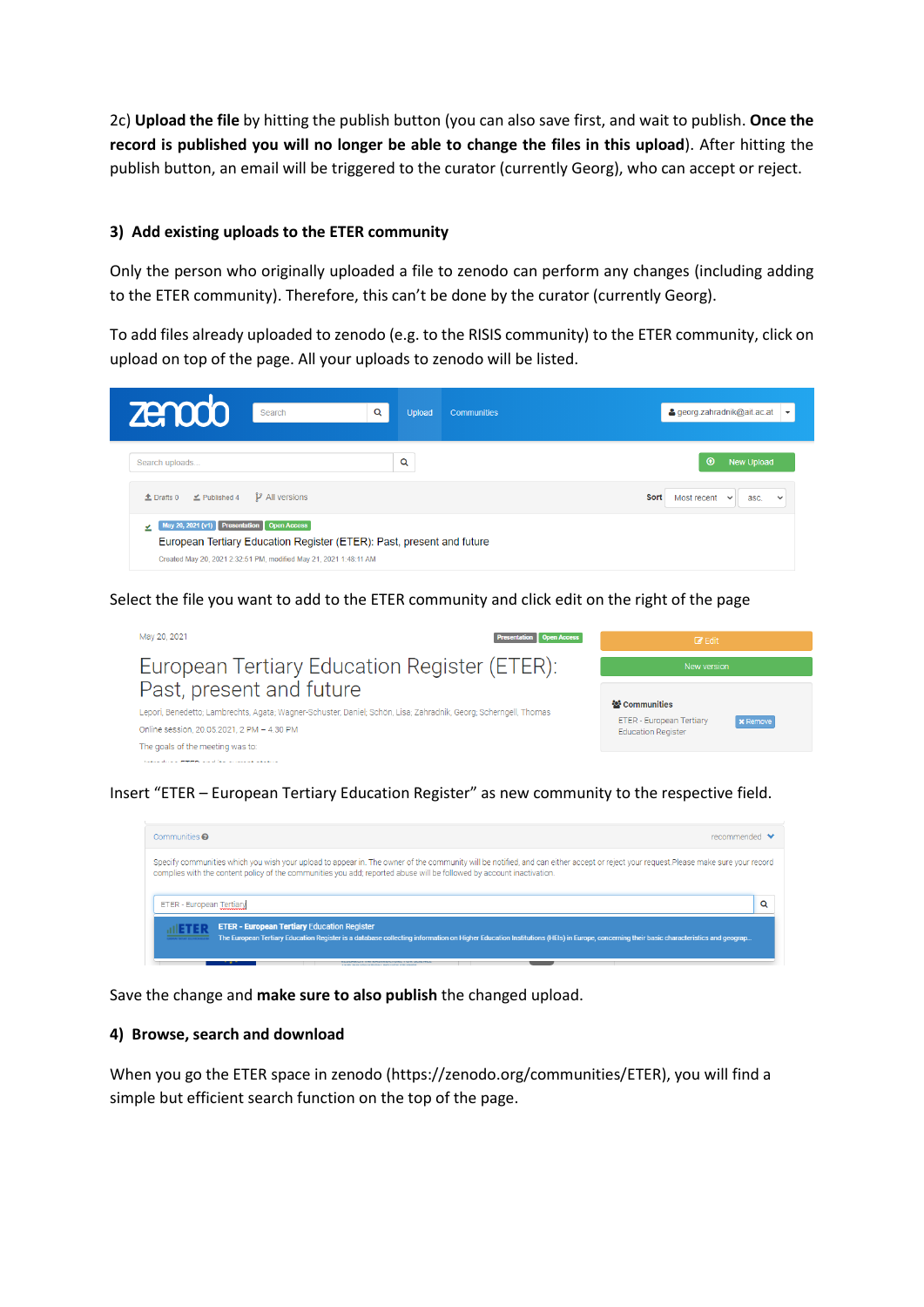# ETER - European Tertiary Education Register



By clicking on the hand lens you can use some filters: Access right, File type, Keyword, Type etc…

| <b>ETER - European Tertiary Education Register</b> |                                             |                                                                                                                                                                                                                                                             |                                 |
|----------------------------------------------------|---------------------------------------------|-------------------------------------------------------------------------------------------------------------------------------------------------------------------------------------------------------------------------------------------------------------|---------------------------------|
| $\mathcal V$ All versions<br><b>Access Right</b>   | Found 1 result                              | $\,$                                                                                                                                                                                                                                                        | Sort by:<br>Most recent<br>asc. |
| $\Box$ Open (1)                                    | May 20, 2021 (v1) Presentation Open Access  | European Tertiary Education Register (ETER): Past, present and future                                                                                                                                                                                       | View                            |
| File Type                                          |                                             | Lepori, Benedetto; Lambrechts, Agata; Wagner-Schuster, Daniel; Schön, Lisa; Zahradnik, Georg; Scherngell, Thomas;<br>Online session, 20.05.2021, 2 PM - 4.30 PM The goals of the meeting was to: - Introduce ETER and its current status. - Present the new |                                 |
| $\Box$ Pdf (1)                                     | activities fore<br>Uploaded on May 20, 2021 | contract, its goals, and the organization. - Present the organization of the first round of data collection. - Introduce the dissemination                                                                                                                  |                                 |
| Keywords                                           |                                             | $\leq$ 1 $>$                                                                                                                                                                                                                                                |                                 |
| $C$ ETER (1)                                       |                                             |                                                                                                                                                                                                                                                             |                                 |
| <b>Type</b>                                        |                                             |                                                                                                                                                                                                                                                             |                                 |
| $\Box$ Presentation (1)                            |                                             |                                                                                                                                                                                                                                                             |                                 |

Clicking on a specific record, e.g. https://zenodo.org/record/4776256#.YNrjU-gzaUk, enables you to view the file directly in zenodo, or download respectively